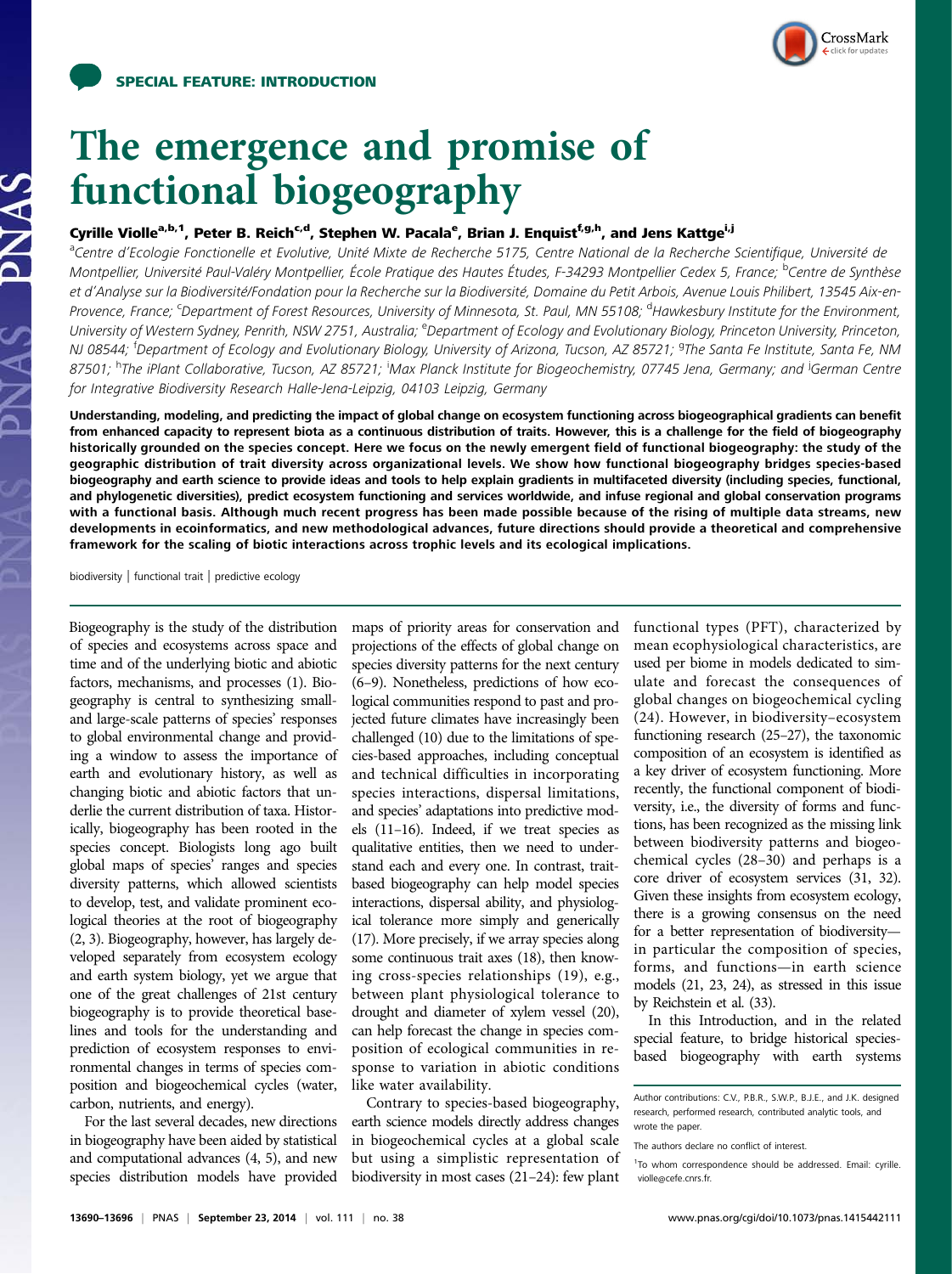science, we argue that the time is ripe to advance functional biogeography. We define functional biogeography as the analysis of the patterns, causes, and consequences of the geographic distribution of the diversity of form and function—namely, trait diversity. Indeed treating the biota as a continuous distribution of traits appears pivotal if one is expected to model the biosphere when there are literally millions of separate species. Describing and explaining the global distribution of forms and functions is a long-standing goal for ecologists (34– 36). Such attempts have been synthetized under a variety of terms including macrophysiology (19, 37–39). The emergence of functional biogeography pursues this goal but also aims at linking biogeographical patterns of trait diversity to biogeographical patterns of species diversity, ecosystem functioning, and services because of the integration of concepts and methodologies from multiple fields (Fig. 1). Advancing functional biogeography becomes timely with the rise of a predictive era in ecology and the acceleration of societal demand regarding the evaluation and forecast of past, current, and future ecosystem services.

## Biogeography Beyond Species: Functional Traits as a Common Currency Across Biological Organizational Levels and Taxonomic Groups

We posit that a useful approach to functional biogeography is to use a common currency, namely functional traits. Functional traits are morphological, physiological, phenological,

or behavioral features measured on organisms that can ultimately be linked to their performance (40). In trait-based ecology, it has been shown that it is possible to aggregate functional traits measured on organisms to explain the functioning of populations, communities, ecosystems, and beyond. For instance, at the community level, the use of community-weighed means (CWM, i.e., the average trait value of a community accounting for effects of species abundance within communities) (40, 41) is a promising tool to accurately predict ecosystem functions such as plant primary productivity (41, 42). As a whole, functional traits can be implemented into more or less complex integrative functions (e.g., CWM is a simple integrative function) to scale up from organs to higher organizational levels including ecosystems and biomes (40, 43, 44). Traitbased approaches have also been extensively used to describe the diversity of forms and functions within a study unit—often termed functional diversity sensu lato—using different distance metrics (e.g., variance based) (45–55) and how it scales spatially (56–61).

Variation in functional traits within species is also key. For instance, in this special feature, Reich et al. (62) highlight huge intraspecific variation in gymnosperm needle traits with latitude across the vast boreal domain. They note how this variation fits with trait economic theory and model the impacts of trait variation on carbon cycling across the world's boreal forests. They validate the model output against independent data. Studying phenotypic and genotypic

variation within species across space (e.g., within the range of species) represents one primary aspect of functional biogeography (63, 64). Future efforts to quantify both intraspecific phenotypic and genetic variation within species' ranges should bring interesting insights into the eco-evolutionary drivers of species' distributions and help bridge functional ecology, spatial ecology, genetics, and evolutionary biology (65) (Fig. 1). The question of accounting for intraspecific variation in cross-species traitbased studies has been extensively discussed for the last 5 years (52, 66, 67). The importance of accounting for intraspecific variation at macroecological scales, when interspecific variations are expected to be large, is still debated (21, 67–69).

A functional trait approach has now been rapidly and extensively developed in plant ecology, aided by the development of standardized protocols and methodologies (70, 71). More recently, similar initiatives have been initiated for microbes and animals (17, 72–74). These initiatives will favor crosstaxonomic group comparisons of trait diversity patterns from local to global and pave the road of an integrated, comprehensive framework for the understanding of ecology at large spatial and temporal scales. In this special feature, Whittaker et al. (75) are able to provide new insights in the field of island biogeography by building functional diversity–area relationships, in complement to species richness–area relationships and compare them across taxonomic groups (here between beetles and spiders). The



Fig. 1. Functional biogeography: an emergent field at the crossroads of several science fields. Functional biogeography calls for knowledge from multiple fields to answer questions related to the distribution of forms and functions of organisms, populations, communities, ecosystems, and biomes across spatial scales.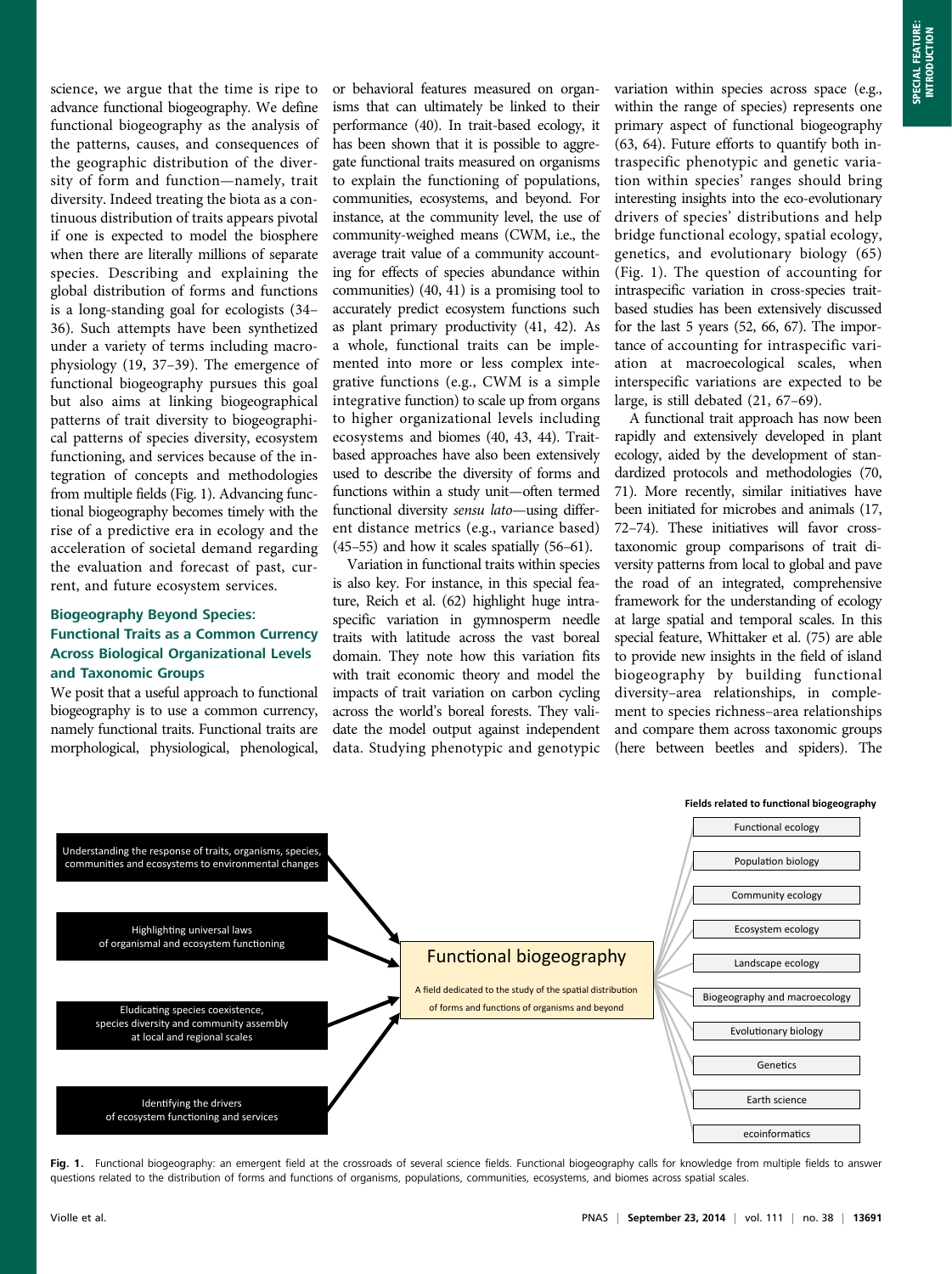analysis of congruence of trait diversities across groups is also timely for better targeting conservation areas, quantifying and explaining multitropic networks and evaluating ecosystem services (76). Interestingly, in this special feature, Kembel et al. (77) demonstrate how phyllosphere bacterial communities impact the performance of plants and the structure of plant communities in a Neotropical forest. The authors propose that the phyllosphere bacterial diversity is a key component of plant functioning and should be considered as a plant functional trait, hence extending our current definition of functional traits (40). This study sheds light on the ecological role of the extended phenotype, still largely ignored in trait-based ecology; in particular, its importance for the adaption of organisms and for the interactions among them. More broadly, such

pioneering studies are a step forward in the quantification of species interactions (including mutualism, competition, facilitation, predation), which remains a priority question in community ecology and biogeography. Identifying the traits involved in species interactions (interaction traits hereafter) is challenging but pivotal for several approaches including network analyses. Considering the interacting communities (the phyllosphere bacterial communities) as traits of other organisms (the plants) is one promising step in that direction.

# From Patterns to Predictions

Describing Trait Diversity Across Space. We still lack knowledge of the response of organismal traits to environmental changes for most kingdoms, including plants, which is, however, a prerequisite to make traitbased ecology a predictive science (Fig. 2).



Fig. 2. The three tenets of functional biogeography: describe, explain, predict. The first tenet of functional biogeography is to describe the distribution of forms and functions along environmental gradients and across spatial scales. The second is to use this information to explain the geographic distribution of organisms, biodiversity (notably species and phylogenetic diversity) patterns, and ecosystem processes and services. The third is to predict their responses to environmental changes using trait-based predictive functions and models.

The first trait–environment relationships were established from local studies (78, 79), but site-dependent effects and the restricted range of environmental conditions covered in most studies question the robustness of the results. A functional biogeography approach to this question is a relevant alternative (80). Indeed, examining how species and their functionalities vary geographically can be useful because many of the same drivers of change that occur at every single site on earth have already varied across time and across space. The study from Reich et al. (81) is a notable example. Using a large global biomass dataset, the authors provide biogeographically explicit relationships between biomass partitioning in trees and temperature, elucidating a long-standing ecological question about the variation of plant biomass allocation with increasing stressful conditions.

The establishment of robust trait–environment relationships will help achieve one core goal of functional biogeography: to place measures of the functions of biodiversity on a map (58, 60, 82). Such functional maps are indeed the bases of many questions in functional biogeography and derived fields (57). In this special feature, Bennie et al. (83) elegantly map a core behavioral trait in mammals: the diel time partitioning. They show that the biogeography of this trait is under the influence of thermal constraints but also artificial lighting and other anthropogenic activities. Such a finding is important for improving the modeling of mammals' distribution. Beyond macrophysiological implications on the biogeography of species, mapping the diversity of organismal functions is also central to the quantification of ecosystem functioning and services. Here, van Bodegom et al. (84) show that trait data are now available worldwide to map core traits pertaining to plant functioning (leaf mass per area, stem-specific density, and seed mass in their study) at a global scale. Further, they demonstrate that the spatial variation of these three traits alone explains a large part of observed vegetation types, thus linking trait distributions to dynamic global vegetation models (DGVMs). Ultimately such maps can help refine earth science and land surface models in a more continuous manner, i.e., by replacing the spatial distribution of plant functional types by continuous maps of functional traits as input information in those models (33) provided that data on traits and species occurrences are available (Fig. 3).

Finally, the supposed link between functional traits and resource availabilities offers

 $relationships$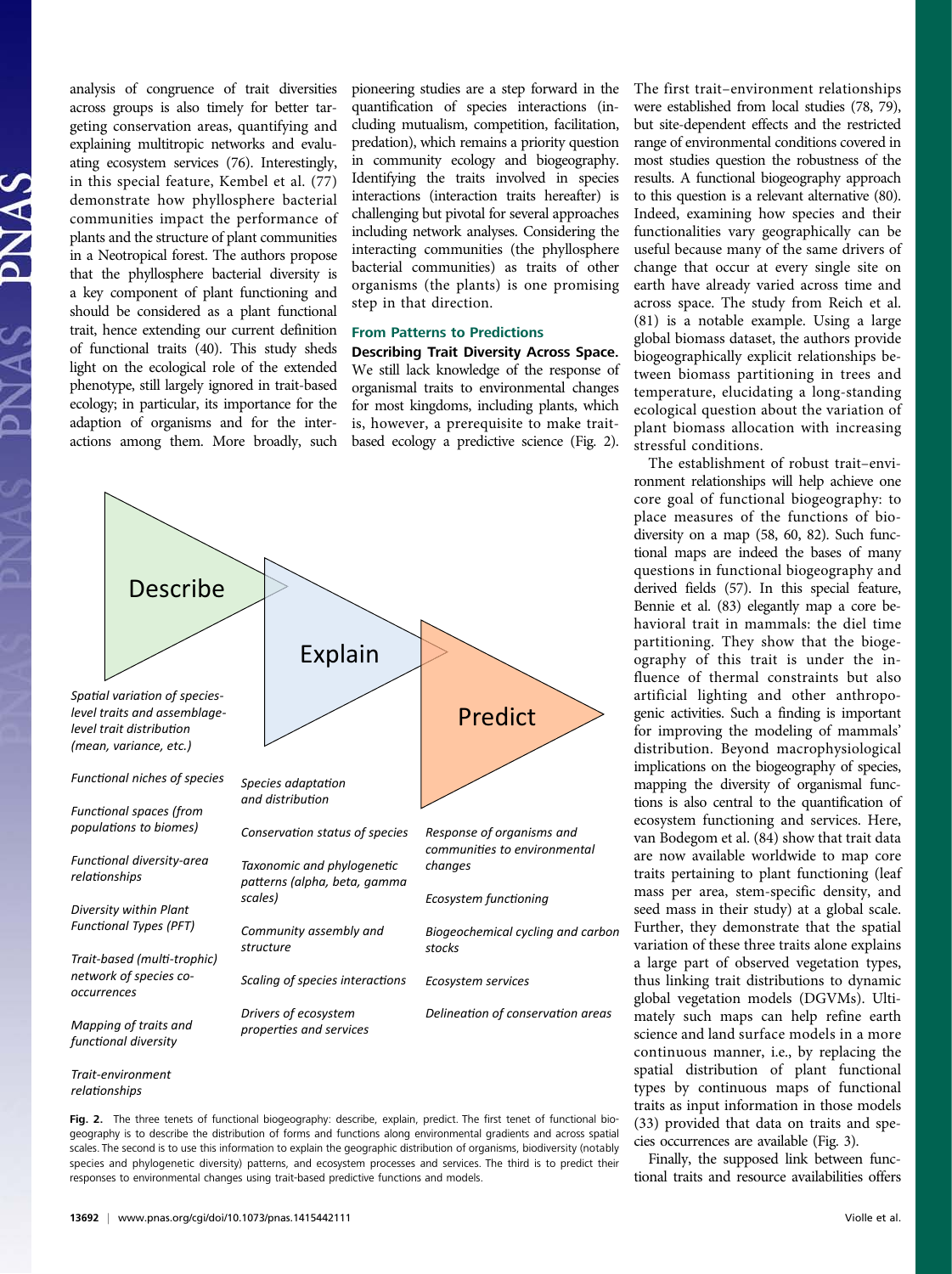

Fig. 3. General chart for functional biogeography studies using a combination of heterogeneous data sources. Combing organismal traits, species occurrences and abundances, and environmental information allows exploration of the response of organisms, populations, communities, and beyond to environmental changes. In combination with (measured, estimated, modeled, simulated) information about ecosystem properties, one can examine the abiotic and biotic drivers of ecosystem functioning (single processes and multifunctionality) and services and provide predictive outcomes. Although these approaches are increasingly used, the incorporation of time (e.g., biogeography of time series, functional trajectories of ecosystems) and a systematic functional analysis of multitrophic networks are currently lacking.

new insights into the physiological limits of the biogeographical distribution of species and the delineation of their fundamental and realized niches. In this issue, Stahl et al. (85) successfully show that three key functional traits—seed mass, wood density and plant height—explain species' range limits of a continental flora. Maps of functional traits could also be considered as new environmental layers for species distribution modeling (86, 87). Such analyses are a step forward in the definition and quantification of the functional niches of species (18, 88).

Explaining Species Coexistence, Species Diversity, and Community Assembly at Local to Regional and Continental Scales. Functional biogeography can shed light on local species assembly processes and the structure of communities. The idea that local processes depend on regional ones is not new in biogeography (89, 90), but the rising of systematic and standardized descriptions of trait diversity across scales can accelerate quantification of ecological properties and processes and the test of ecological theories on patterns of species diversity (Fig. 3). For instance, delineating the functional trait space of a region is a way to evaluate the niche space available in this region (18, 86), which should subsequently help explain local species diversity patterns (86, 91, 92). In this special feature, Lamanna et al. (86) recast several biodiversity theories for species richness gradients in terms of variation in functional diversity. As a result, they are able to uniquely assess several traitbased hypotheses for the latitudinal gradient of species richness but from a trait perspective. Based on a large botanical and trait database for woody species in the New World, they find that species occupy a larger functional space in the temperate zone in comparison with the tropics. This finding contradicts several theories that have suggested that there are a greater number of species in the tropics due to larger trait or niche space. In the future we expect more and more powerful tests of biodiversity theories and the elucidation of the biogeographical patterns of species richness by using new botanical and animal trait databases worldwide (Fig. 3). These efforts will help solidify the development of trait-based biogeography theory.

Functional traits are increasingly used in community ecology to detect and quantify the processes that shape ecological communities (52, 93, 94). With a biogeography perspective, this approach can be applied to understand the spatial scaling of assembly processes across broad gradients. In particular, the scaling of species interactions is the source of one of the most intense debates in biogeography (3, 14, 95–98). Indeed understanding when and how local biotic interactions influence the biogeographical distribution of species is crucial for species distribution modeling (13, 15). Further, the intensity of species interactions (competition in particular) has long been supposed to vary along environmental and latitudinal gradients (e.g., less competition expected in harsh environments and/or higher latitude), which could explain the latitudinal patterns of species richness (3, 95). Mapping traits directly involved in species interactions (82, 99) can help us to understand the scaling of species interactions. For instance, one can expect past intense competition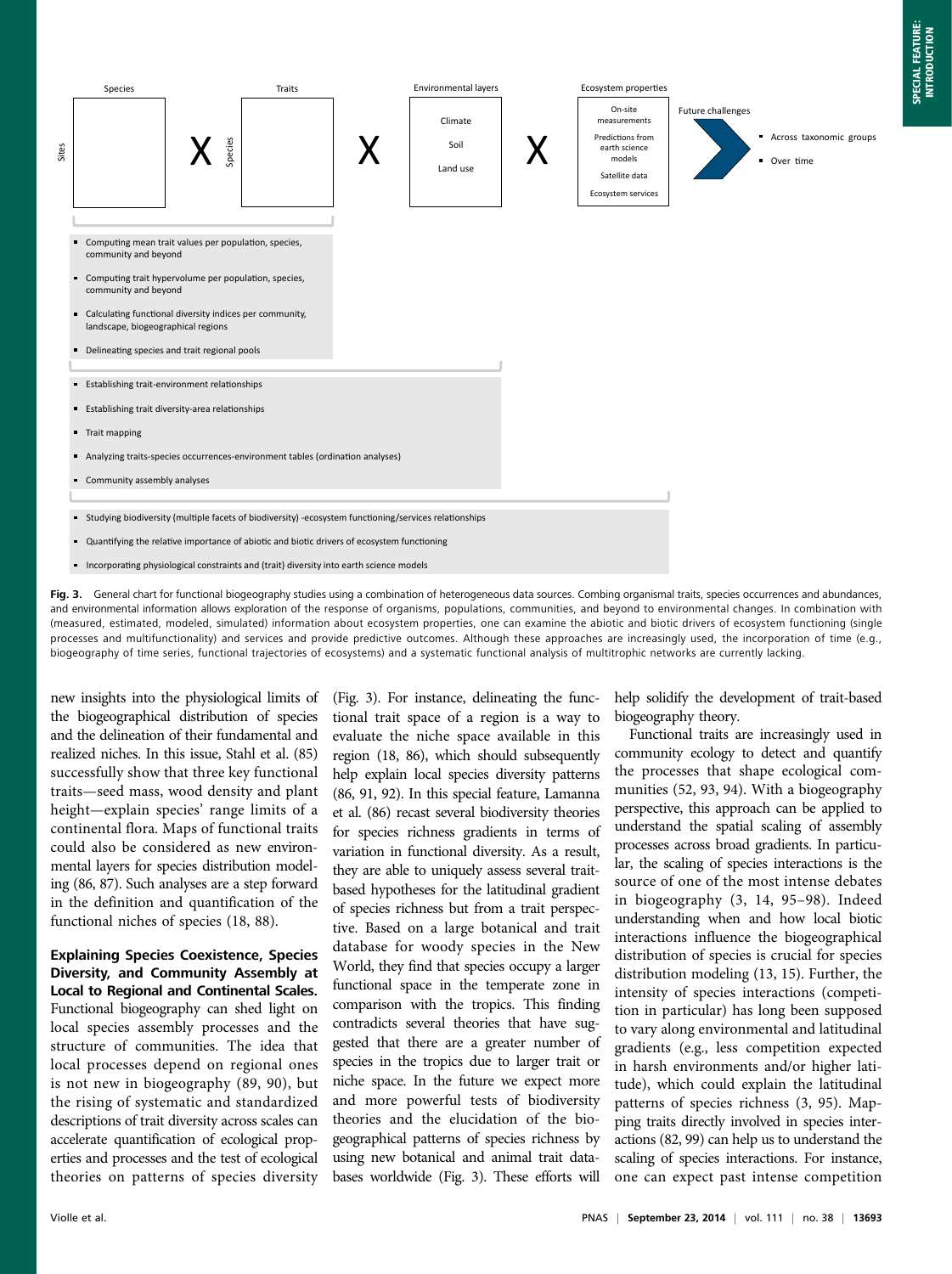in biogeographical areas characterized by greater variance in interaction traits (58) as a result of limiting similarity processes (100).

Elucidating the Drivers of Ecosystem Functioning and Services Across Space. Functional biogeography offers a unique window to explain the variation of ecosystem functioning at large scales (33). Elucidating the drivers of ecosystem functioning at this scale is of high priority for policymakers from the perspective of modulating the impacts of human-driven global changes and adjusting conservation policies (101). Past functional biogeography exercises successfully linked the mean functional characteristics of ecosystems to resource cycling (102), but the functional structure of communities, i.e., the distribution of trait values within communities, was not fully characterized. More recent advances in functional ecology have provided tools to quantify both mean functional characteristics (e.g., CWM) and functional dispersion (e.g., Rao's entropy) within ecosystems. Today it is urgent to disentangle effects of both facets of trait diversity in driving ecosystem functioning (103, 104). In particular, functional dispersion could be considered as a proxy of the result of biotic interactions (see above); thus, its quantification can provide insights into the importance of species interactions in the modulation of ecosystem functioning.

Latitudinal gradients, often considered as natural laboratories (105), are particularly appropriate tools for functional biogeography exercises and are of particular relevance to the analysis of large-scale patterns in trait diversity and how it is related to observed or inferred ecosystem processes. In the next few years, relating the functional structure of ecosystems to ecosystem functional features inferred from remote sensing outputs will be particularly valuable to provide continuous maps of functional traits, as well as highly resolved proxies for ecosystem functioning (Fig. 3), as revealed by recent successful attempts (106, 107).

Collectively, a better understanding and quantification of the functional drivers of ecosystem functioning across biogeographical gradients will help refine plant functional types, or eliminate their need entirely, for earth science modeling (24). Practically, providing well-resolved continuous maps of functional traits is a first important step in that direction (84).

The same line of reasoning can be applied to ecosystem services given that ecosystem functions are the biological bases of ecosystem services. Interestingly, as shown by Lamarque et al. (108), it is possible to evaluate ecosystem services bundles and tradeoffs using a traitbased empirical model. Using mountain grasslands in the French Alps as a case study, the authors are able to disentangle the direct and indirect effects of climate and land use on ecosystem services, including water quality, aesthetic value, and fodder quality and quantity, through a scenario-based study.

## Toward Predictions in a Changing World.

Because functional biogeography links organismal functions to their environment, it is theoretically possible to predict the response of organisms, communities, and ecosystems to environmental changes from functional traits (43, 44, 109). Ultimately, it appears possible to predict bundles of ecosystem services based on theoretical and empirical knowledge and the mapping of different facets of functional diversity (108, 110).

The stacking of different maps (e.g., taxonomic, phylogenetic functional diversity, carbon stocks, ecosystem productivity, aesthetic values, socio-ecological mapping of species' favorable habitats) (Fig. 3) will help refine conservation areas because there is little reason for a perfect overlapping of species, functional, and phylogenetic rarity (111). For instance, in this special feature, Mouillot et al. (112) show that the functional vulnerability—defined as a potential decrease of functional diversity following species loss—of fish fauna on tropical reefs can be high in areas characterized by high species diversity. Conversely, functional redundancy is discovered in low species diversity areas. Together, this suggests that conserving hotspots of species diversity is not sufficient if one also aims at targeting the functional insurance of biota.

### The Rise of Specific Tools and Resources

Functional biogeography will advance faster if large heterogeneous datasets and computing tools are combined and brought to bear in a spatially explicit context (Fig. 3). These datasets are now available or will emerge soon. They encompass a global coverage of geo-referenced species occurrences (113– 115), the functional characteristics of species (21, 73, 116, 117), and more and more precise environmental layers (118, 119). Ecoinformatics accelerated the development of datasets structured in a complex and consistent fashion by the means of ontologies for ecology (120, 121), methods for model–data integration (122, 123), and the calculation of the *n*-dimensional hypervolume  $(55, 86)$ . Computing and mathematical science are developing approaches to spatial data mining and the extrapolation of information from incomplete datasets (124). For instance, using Bayesian statistics, it will be possible to fill gaps in trait databases for a given trait and a given species with information from other traits and other species (125, 126). Similarly, in a spatial context, missing information in a grid cell can be filled based on information contained in surrounding grids (124).

#### Future Perspectives

Functional biogeography should help improve our understanding of the biogeographical patterns of species diversity and, ultimately, may allow us to predict the consequences of global changes for ecosystem functions and services. However, the development of expectations specific to functional biogeography is in its infancy. Indeed, although functional biogeography is inherently process based, theory is still lacking. To make functional biogeography a predictive science, it will be important to include the eco-evolutionary dynamics of organisms, communities, ecosystems, and beyond (10). Some recent findings suggest a tight linkage between functional traits and demography (127), which represents a promising step in the development of an integrative and dynamical theory to functional biogeography.

Another priority avenue is to provide insights into trophic or food web models, first by providing maps of functions of primary producers. To do so, it is urgent to better characterize traits across taxonomic groups and their interrelationships (32, 128), as well as to identify and quantify interaction traits. Rapid progress has been made in ecoinformatics, but global coverage of functional traits, even for plants, is still sparse. Until greater coverage is achieved, it will be impossible to achieve an accurate estimation of trait diversity at a global scale and to account for some facets of trait diversity, including functional rarity. Further efforts in ecoinformatics should also provide relevant ontologies, including trait ontologies that are proving themselves indispensable for functional biogeography exercises.

A functional perspective to biogeography can easily integrate intraspecific trait variation to assess the importance of local adaptation and phenotypic plasticity in the modulation of large-scale processes. Nevertheless, although recent debates in functional ecology have advanced our understanding of the importance of intraspecific variation at local scales (52, 66, 129, 130), it is urgent to evaluate its importance at large scales. It has been assumed that species turnover and interspecific variations predominate over intraspecific variation at large scales (66), but empirical tests are scarce and mostly come from the plant kingdom (68, 69). Further, there are some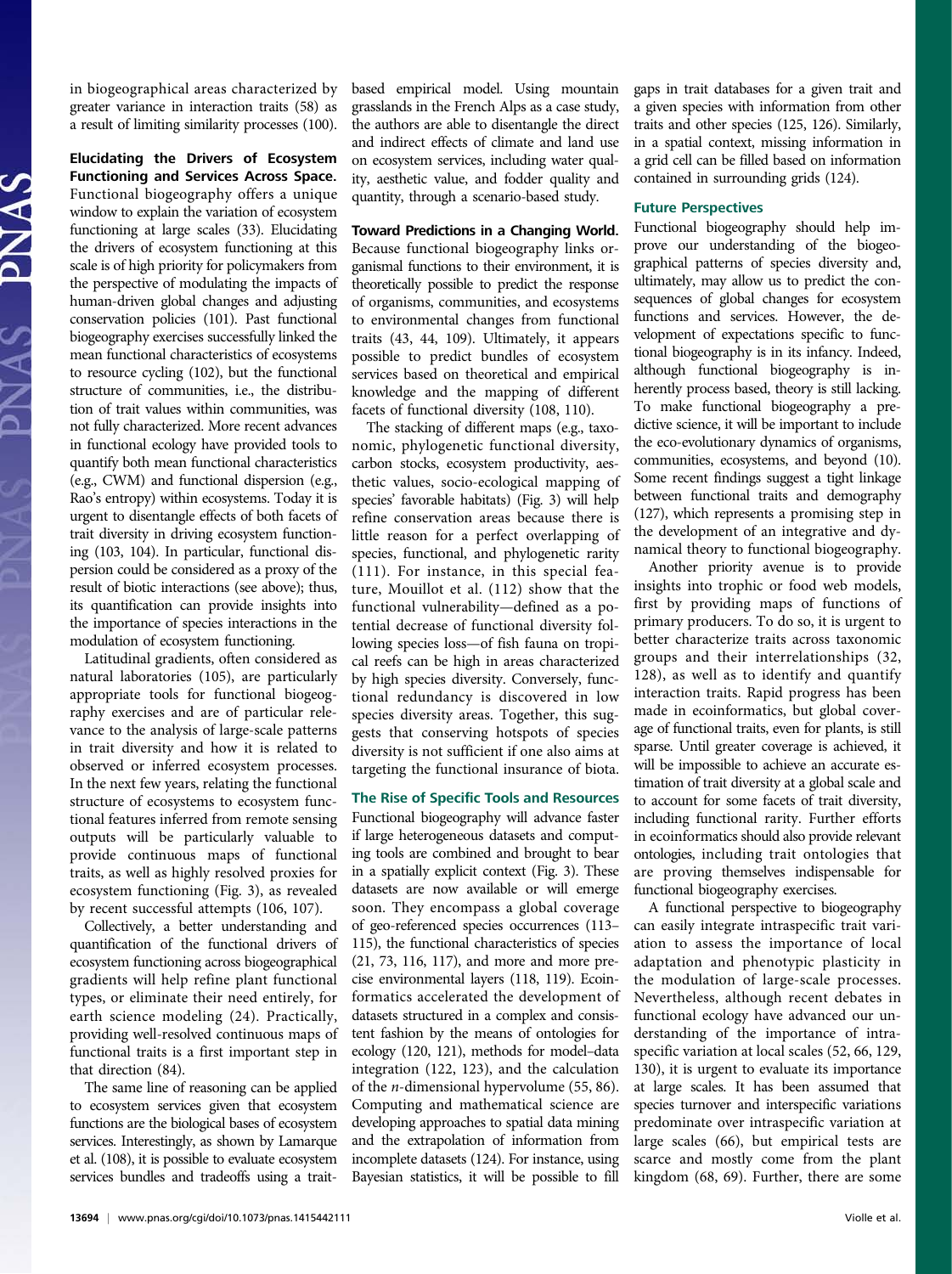specific areas of functional biogeography where intraspecific variation should be accounted for, in particular when characterizing the functional space of a given species (18) and its phenotypic variation within its distribution range (63). A better evaluation of intraspecific trait variation within species' ranges, in complement to a quantification of genetic variation, should bring novel insights

into the eco-evolutionary drivers of species' biogeography and functional niches.

ACKNOWLEDGMENTS. C.V. was supported by a Marie Curie International Outgoing Fellowship within the 7th European Community Framework Program (DiversiTraits Project 221060). B.J.E. was supported by National Science Foundation Macrosystems Award DBI-1065861. This study was partly conducted as a part of the Botanical Information and Ecology Network (BIEN) working group supported by the National Centre for Ecological Analysis and Synthesis (NCEAS), a center funded by the NSF (Grant EF 0553768);

the University of California, Santa Barbara; and the state of California. The BIEN Working Group was also supported by iPlant (NSF Grant DBI-0735191). This research was also supported by the French Foundation for Research on Biodiversity (FRB; [www.fondationbiodiversite.fr](http://www.fondationbiodiversite.fr)) in the context of the Centre de Synthèse et d'Analyse sur la Biodiversité (CESAB) project Assembling, analysing and sharing data on plant functional diversity to understand the effects of biodiversity on ecosystem functioning: a case study with French Permanent Grasslands (DIVGRASS). This study was inspired by the TRY Initiative on plant traits [\(try-db.org](http://try-db.org)) supported by International Geosphere-Biosphere Programme and DIVERSITAS.

1 Brown J, Lomolino M (1998) Biogeography (Sinauer Associates, Sunderland, MA).

2 Brown J (1995) Macroecology (Univ of Chicago Press, Chicago). 3 Pianka E (1966) Latitudinal gradients in species diversity: A review

of concepts. Am Nat 100(910):33–46.

4 Phillips SJ, Anderson RP, Schapire RE (2006) Maximum entropy modeling of species geographic distributions. Ecol Modell 190(3-4): 231–259.

5 Thuiller W, Lafourcade B, Engler R, Araújo MB (2009) BIOMOD - A platform for ensemble forecasting of species distributions. Ecography 32(3):369–373.

6 Thomas CD, et al. (2004) Extinction risk from climate change. Nature 427(6970):145–148.

7 Thuiller W, Lavorel S, Araújo MB, Sykes MT, Prentice IC (2005) Climate change threats to plant diversity in Europe. Proc Natl Acad Sci USA 102(23):8245–8250.

8 Araújo MB, Alagador D, Cabeza M, Nogués-Bravo D, Thuiller W (2011) Climate change threatens European conservation areas. Ecol Lett 14(5):484–492.

9 Bellard C, et al. (2014) Hotspot hotness: Biodiversity hotspot vulnerability to global changes. Glob Ecol Biogeogr, in press. 10 Lavergne S, Mouquet N, Thuiller W, Ronce O (2010) Biodiversity and climate change: Integrating evolutionary and ecological

responses of species and communities. Annu Rev Ecol Evol Syst 41:321–350. 11 Soberón J (2007) Grinnellian and Eltonian niches and geographic

distributions of species. Ecol Lett 10(12):1115–1123.

12 Thuiller W, et al. (2008) Predicting global change impacts on plant species distributions: Future challenges. Perspect Plant Ecol Evol Syst 9(3-4):137–152.

13 Boulangeat I, Gravel D, Thuiller W (2012) Accounting for dispersal and biotic interactions to disentangle the drivers of species distributions and their abundances. Ecol Lett 15(6):584–593.

14 Kissling W, et al. (2012) Towards novel approaches to modelling biotic interactions in multispecies assemblages at large spatial extents. J Biogeogr 39(12):2163–2178.

15 Thuiller W, et al. (2013) A road map for integrating ecoevolutionary processes into biodiversity models. Ecol Lett 16(Suppl 1): 94–105.

16 Wisz MS, et al. (2013) The role of biotic interactions in shaping distributions and realised assemblages of species: Implications for species distribution modelling. Biol Rev Camb Philos Soc 88(1): 15–30.

17 Green JL, Bohannan BJ, Whitaker RJ (2008) Microbial biogeography: From taxonomy to traits. Science 320(5879): 1039–1043.

18 Violle C, Jiang L (2009) Towards a trait-based quantification of species niche. J Plant Ecol-UK 2(2):87-93.

19 Reich PB (2014) The world-wide 'fast-slow' plant economics spectrum: A traits manifesto. J Ecol 102(2):275–301.

20 Craine JM, et al. (2013) Global diversity of drought tolerance and grassland climate-change resilience. Nature Clim Change 3:63–67. 21 Kattge J, et al. (2011) TRY: A global database of plant traits. Glob Change Biol 17(9):2905–2935.

22 Boulangeat I, et al. (2012) Improving plant functional groups for dynamic models of biodiversity: At the crossroads between functional and community ecology. Glob Change Biol 18(11):3464–3475.

23 Verheijen LM, et al. (2013) Impacts of trait variation through observed trait-climate relationships on performance of an Earth system model: A conceptual analysis. Biogeosciences 10:5497–5515. 24 Wullschleger SD, et al. (2014) Plant functional types in Earth

system models: Past experiences and future directions for application of dynamic vegetation models in high-latitude ecosystems. Ann Bot (Lond) 114(1):1–16.

25 Naeem S, Duffy JE, Zavaleta E (2012) The functions of biological diversity in an age of extinction. Science 336(6087):1401–1406. 26 Cardinale BJ (2013) Towards a general theory of biodiversity for the Anthropocene. Elem Sci Anth 1:000014.

27 Cardinale BJ, et al. (2012) Biodiversity loss and its impact on humanity. Nature 486(7401):59–67.

28 Chapin FS, 3rd, et al. (2000) Consequences of changing biodiversity. Nature 405(6783):234–242.

29 Wardle DA, et al. (2004) Ecological linkages between aboveground and belowground biota. Science 304(5677): 1629–1633.

30 Diaz S, et al. (2007) Terrestrial Ecosystems in a Changing World, The IGBP Series, eds Canadell J, Pataki D, Pitelka L (Springer, Berlin).

31 Cadotte MW, Carscadden K, Mirotchnick N (2011) Beyond species: Functional diversity and the maintenance of ecological processes and services. J Appl Ecol 48(5):1079–1087.

32 Lavorel S (2013) Plant functional effects on ecosystem services. J Ecol 101(1):4–8.

33 Reichstein M, Bahn M, Mahecha MD, Kattge J, Baldocchi DD (2014) Linking plant and ecosystem functional biogeography. Proc Natl Acad Sci USA 111:13697–13702.

34 Whittaker R (1975) Communities and Ecosystems (Macmillan, New York).

35 Schimper A (1898) Planzengeographie auf Physiologischer Grundlage (G. Fisher, Bonn, Germany).

36 Harrison S, et al. (2010) Ecophysiological and bioclimatic foundations for a global plant functional classification. J Veg Sci 21(2):300–317.

37 Chown SL, Gaston KJ, Robinson D (2004) Macrophysiology Large-scale patterns in physiological traits and their ecological implications. Funct Ecol 18(2):159–167.

38 Chown SL, Gaston KJ (2008) Macrophysiology for a changing world. Proc Biol Sci 275(1642):1469–1478.

39 Gaston KJ, et al. (2009) Macrophysiology: A conceptual reunification. Am Nat 174(5):595–612.

40 Violle C, et al. (2007) Let the concept of trait be functional! Oikos 116(5):882–892.

41 Garnier E, et al. (2004) Plant functional markers capture ecosystem properties during secondary succession. Ecology 85(4): 2630–2637.

42 Reich PB (2012) Key canopy traits drive forest productivity. Proc Biol Sci 279(1736):2128–2134.

43 Lavorel S, Garnier E (2002) Predicting changes in community composition and ecosystem functioning from plant traits: Revisiting the Holy Grail. Funct Ecol 16(5):545-556.

44 Suding K, et al. (2008) Scaling environmental change through the community-level: A trait-based response-and-effect framework for plants. Glob Change Biol 14(5):1125–1140.

45 Petchey O, Hector A, Gaston K (2004) How do different measures of functional diversity perform? Ecology 85(3):847–857.

46 Mouillot D, et al. (2005) Niche overlap estimates based on quantitative functional traits: A new family of non-parametric indices.

Oecologia 145(3):345–353. 47 Mason NWH, Mouillot D, Lee WG, Wilson JB (2005) Functional

richness, functional evenness and functional divergence: The primary components of functional diversity. Oikos 111(1):112–118. 48 Cornwell WK, Schwilk LD, Ackerly DD (2006) A trait-based test

for habitat filtering: Convex hull volume. Ecology 87(6):1465–1471. 49 Villéger S, Mason NW, Mouillot D (2008) New multidimensional functional diversity indices for a multifaceted framework in functional ecology. Ecology 89(8):2290-2301.

50 Schleuter D, Daufresne M, Massol F, Arguillier C (2010) A user's guide to functional diversity indices. Ecol Monogr 80(3):469–484. 51 Mouchet M, Villéger S, Mason N, Mouillot D (2010) Functional diversity measures: An overview of their redundancy and their ability to discriminate community assembly rules. Funct Ecol 24(4):867–876. 52 Violle C, et al. (2012) The return of the variance: Intraspecific variability in community ecology. Trends Ecol Evol 27(4):244–252. 53 De Bello F, Carmona C, Mason N, Sebastia M-T, Leps J (2013) Which trait dissimilarity for functional diversity: Trait means or trait overlap? J Veg Sci 24(5):807–819.

54 Cadotte MW, Albert C, Walker S (2013) The ecology of differences: IIntegrating evolutionary and functional distances. Ecol Lett 16(10):1234–1244.

55 Blonder B, Lamanna C, Violle C, Enquist B (2014) The n-dimensional hypervolume. Glob Ecol Biogeogr 23(5):595–609. 56 Devictor V, et al. (2010) Spatial mismatch and congruence

between taxonomic, phylogenetic and functional diversity: The need for integrative conservation strategies in a changing world. Ecol Lett 13(8):1030–1040.

57 Swenson NG, Weiser MD (2010) Plant geography upon the basis of functional traits: An example from eastern North American trees. Ecology 91(8):2234–2241.

58 Swenson NG, et al. (2012) The biogeography and filtering of woody plant functional diversity in North and South America. Glob Ecol Biogeogr 21(8):798–808.

59 Freschet GT, et al. (2011) Global to community scale differences in the prevalence of convergent over divergent leaf trait distributions in plant assemblages. Glob Ecol Biogeogr 20(5):755-765.

60 Newbold T, Butchart SHM, Sekercioglu CH, Purves DW, Scharlemann JPW (2012) Mapping functional traits: comparing abundance and presence-absence estimates at large spatial scales. PLoS ONE 7(8):e44019.

61 Stahl U, et al. (2013) Whole-plant trait spectra of North American woody plant species reflect fundamental ecological strategies. Ecosphere 4:art128.

62 Reich PB, Rich RL, Lu X, Wang Y-P, Oleksyn J (2014) Biogeographic variation in evergreen conifer needle longevity and impacts on boreal forest carbon cycle projections. Proc Natl Acad Sci USA 111:13703–13708.

63 Banta JA, et al. (2012) Climate envelope modelling reveals intraspecific relationships among flowering phenology, niche breadth and potential range size in Arabidopsis thaliana. Ecol Lett 15(8): 769–777.

64 McKown AD, et al. (2014) Geographical and environmental gradients shape phenotypic trait variation and genetic structure in Populus trichocarpa. New Phytol 201(4):1263–1276.

65 Guillot G, Renaud S, Ledevin R, Michaux J, Claude J (2012) A unifying model for the analysis of phenotypic, genetic, and geographic data. Syst Biol 61(6):897-911.

66 Albert CH, Grassein F, Schurr FM, Vieilledent G, Violle C (2011) When and how should intraspecific trait variability be considered in plant ecology? Persp Plant Ecol Evol 13(3):217-225.

67 Albert C, et al. (2012) On the importance of intraspecific variability for the quantification of functional diversity. Oikos 121(1): 116–126.

68 Kazakou E, et al. (2014) Are trait-based species' rankings consistent across datasets and spatial scales? J Veg Sci 25(1): 235–247.

69 Cordlandwehr V, et al. (2013) Do plant traits retrieved from a database accurately predict on-site measurements? J Ecol 101(3): 662–670.

70 Cornelissen JHC, et al. (2003) A handbook of protocols for standardised and easy measurement of plant functional traits worldwide. Aust J Bot 51:335–380.

71 Pérez-Harguindeguy N, et al. (2013) New handbook for standardised measurement of plant functional traits worldwide. Aust J Bot 61(3):167–234.

72 Pey B, et al. (2014) A new conceptual framework for soil invertebrate trait-based approaches in ecology. Basic Appl Ecol 15: 194–206.

73 Homburg K, Homburg N, Schäfer F, Schuldt A, Assmann T (2014) Carabids.org - A dynamic online database of ground beetle species traits (Coleoptera, Carabidae). Insect Conserv Diver 7(3):195–205. 74 Krause S, et al. (2014) Trait-based approaches for understanding microbial biodiversity and ecosystem functioning. Front Microbiol, 10.3389/fmicb.2014.00251.

75 Whittaker RJ, et al. (2014) Functional biogeography of oceanic islands and the scaling of functional diversity in the Azores. Proc Natl Acad Sci USA 111:13709–13714.